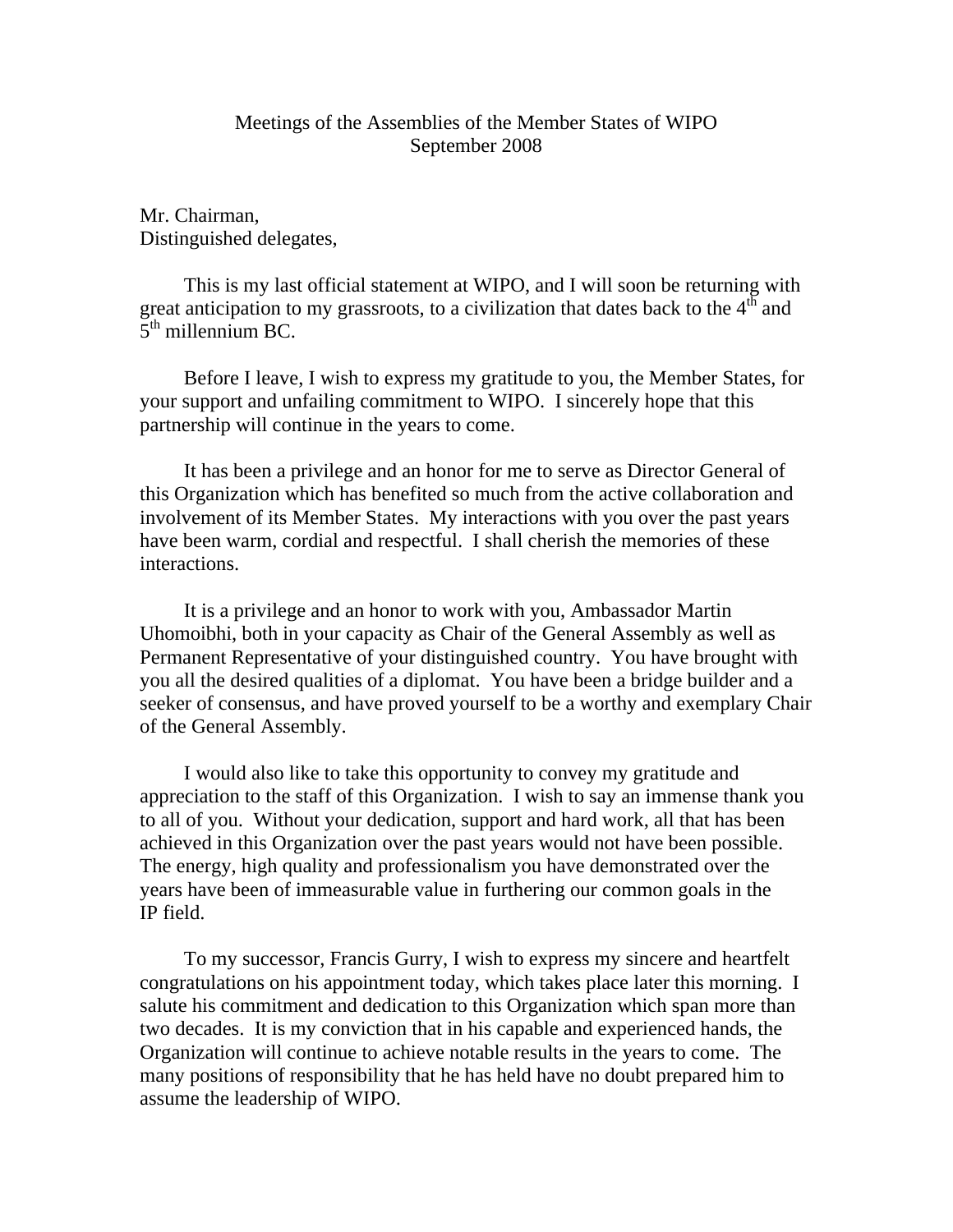And to all those who have supported me during my tenure of office, I say a big thank you. To all those who did not support me, I say an even bigger thank you. You have helped to forge my experience and my determination to continue to work for consensus and political good will as much as is humanly possible.

 Upon taking up my term of office, I had a vision to open up the Organization and to make it increasingly relevant to users and beneficiaries of the IP system as well as the public at large. Central to this vision was the need to forge close cooperation with Member States. The concrete results of that vision are clear for all to see, and I think we can all be proud of how far WIPO has come in the past decade.

 Several significant achievements have been recorded during the past decade, and mentioning them all here is not possible. An Annex has been attached to this statement in which some of these achievements have been outlined.

 Finally, Mr. Chairman, I would like to convey my appreciation and thanks to all Member States for their support during my tenure of office. I also wish to thank the other constituencies of WIPO, namely the users of the IP system – industry groups and civil society members and NGOs – for their fruitful contributions during these years. I sincerely hope that they will extend that same level of cooperation to my successor.

Thank you all for your attention.

[Annex follows]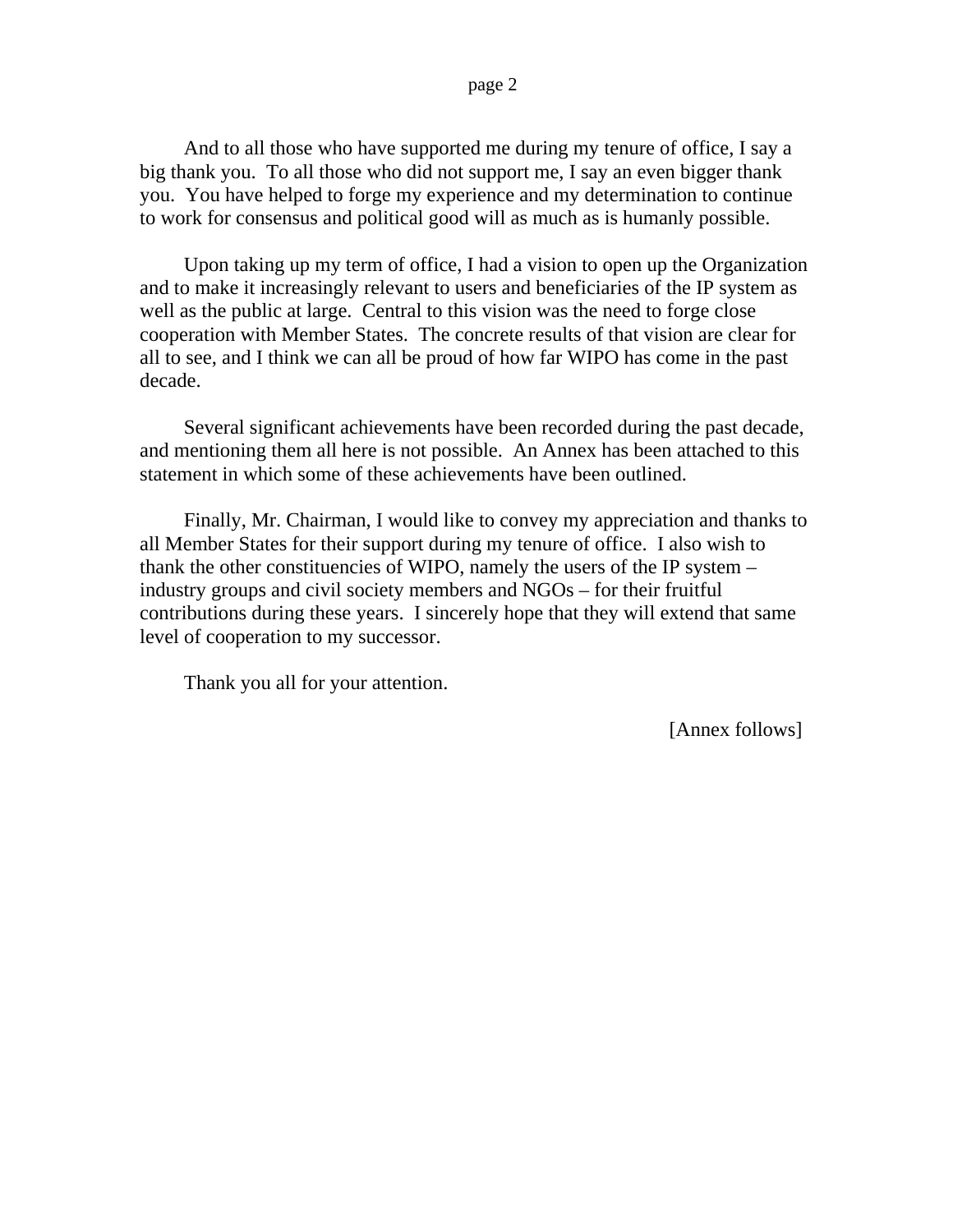### ANNEX

## WIPO – 1997 to 2008

## New Initiatives, Highlights and Trends

 Since 1997, WIPO has been transformed, both in the range and depth of its core substance and in its organizational and physical infrastructure.

 In managing this considerable expansion and change, the Organization's goal has been a strengthened and expanded international intellectual property (IP) system that is inclusive and well-grounded; that facilitates universal access; and that provides a platform for all those who wish to have their voices heard in the debate on its future development.

 The following schema indicates the key developments in the main areas of the Organization's activities during this period.

### STRENGTHENED NORMATIVE FRAMEWORK

- Continued development of a strong, efficient, stable framework of international IP norms to assist Member States in protecting and commercializing their IP assets, specifically
	- o entry into force of the so-called WIPO Internet treaties the WIPO Copyright Treaty (WCT) and the WIPO Performances and Phonograms Treaty WPPT (2002)
	- o adoption of the
		- Singapore Treaty on the Law of Trademarks (2006)
		- Patent Law Treaty (2000)
		- Geneva Act of the Hague Agreement (1999)
	- o increased membership of WIPO treaties
		- $\blacksquare$  WIPO Convention  $+19$
		- Paris Convention  $+30$
		- **Berne Convention**  $+37$
		- $PCT$  +45
		- $\blacksquare$  Madrid Protocol  $+54$

### ENHANCED SERVICES

- Global protection services (patents, marks and industrial designs) rendered simpler and more efficient through in-house automation and online filing
	- o strong increase in the use, and reduction of the cost, of these more user-friendly and accessible services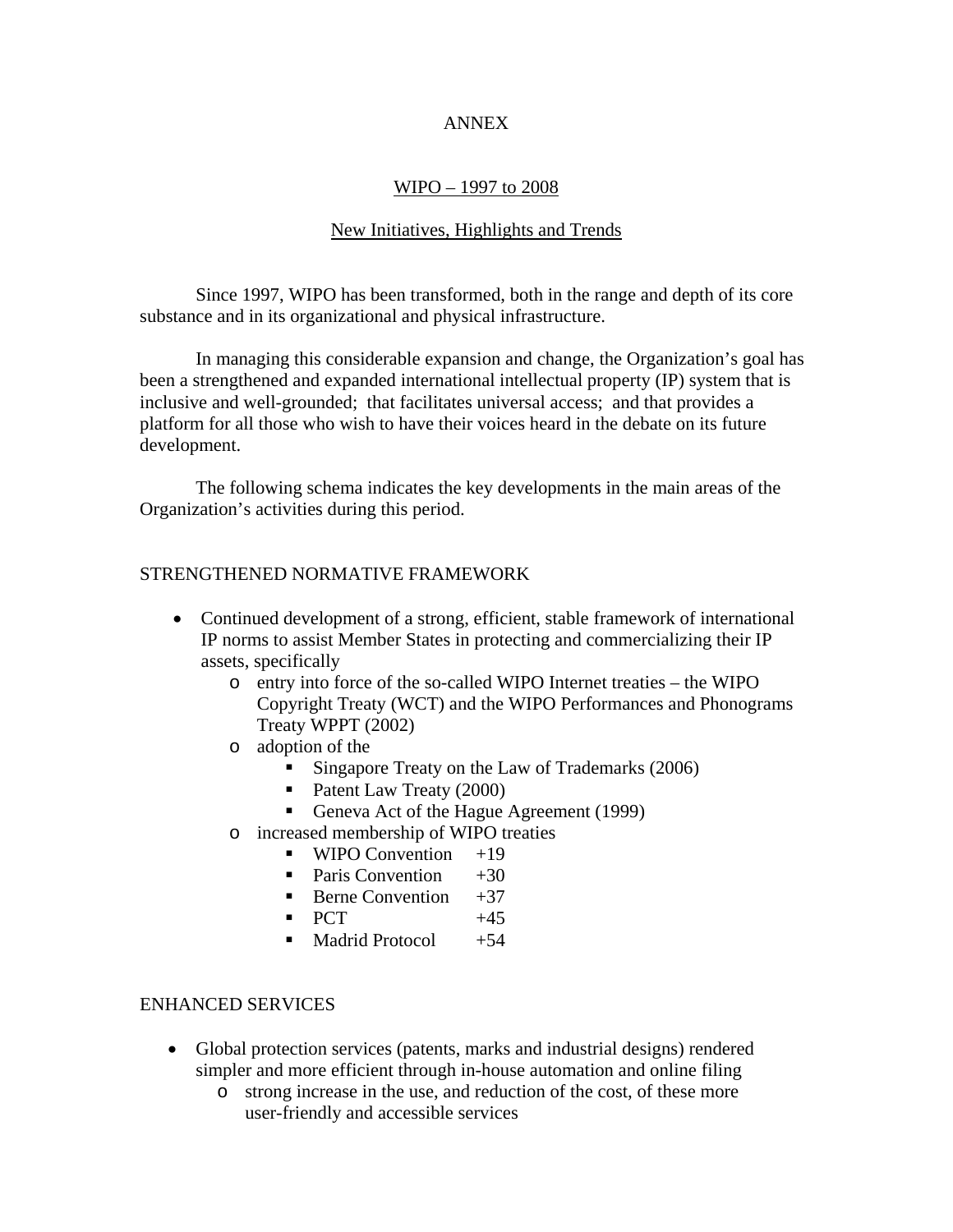- PCT
	- 156,000+ applications in 2007 (57,000+ in 1997)
	- 45 per cent fee reduction
	- 75 per cent fee reduction for least developed countries (LDCs)
- Madrid
	- 38,000+ applications in 2007 (19,000+ in 1997)
	- 90 per cent fee reduction for LDCs
	- automation of examination systems and electronic filing; addition of English and Spanish as working languages – membership in the Protocol increased from 22 to 76 since November 1997 (difference of 55)
- Speedy, cost-effective means of resolving domain-name conflicts created via the Uniform Domaine Name Dispute Resolution Policy (UDRP); 12,000+ cases handled by the WIPO Arbitration and Mediation Center under this procedure since December 1999
- Huge volume of IP information made available in on-line, searchable databases relating to applications and registrations under the PCT, Madrid and Hague systems (creation of PatentScope gateway)
- Collection of Laws for Electronic Access (CLEA) database set up, giving on-line, searchable access to the national legislation of over 120 countries, as well as to many IP treaties
- WIPO Worldwide Academy established, reaching out to all WIPO stake-holders and offering
	- o targeted traditional programs for
		- policy-makers, IP professionals, government officials, academics and business executives
	- o distance learning
		- introductory course (free) (seven languages;  $70,000+$  students to date)
		- specialized courses (fee-paying)
	- o post-graduate courses, in collaboration with established academic institutions

# STRONGER GOVERNANCE

- Creation of new fora to exchange information, intensify substantive discussion and prioritize work, specifically
	- o four Standing Committees on
		- $\blacksquare$  the Law of Patents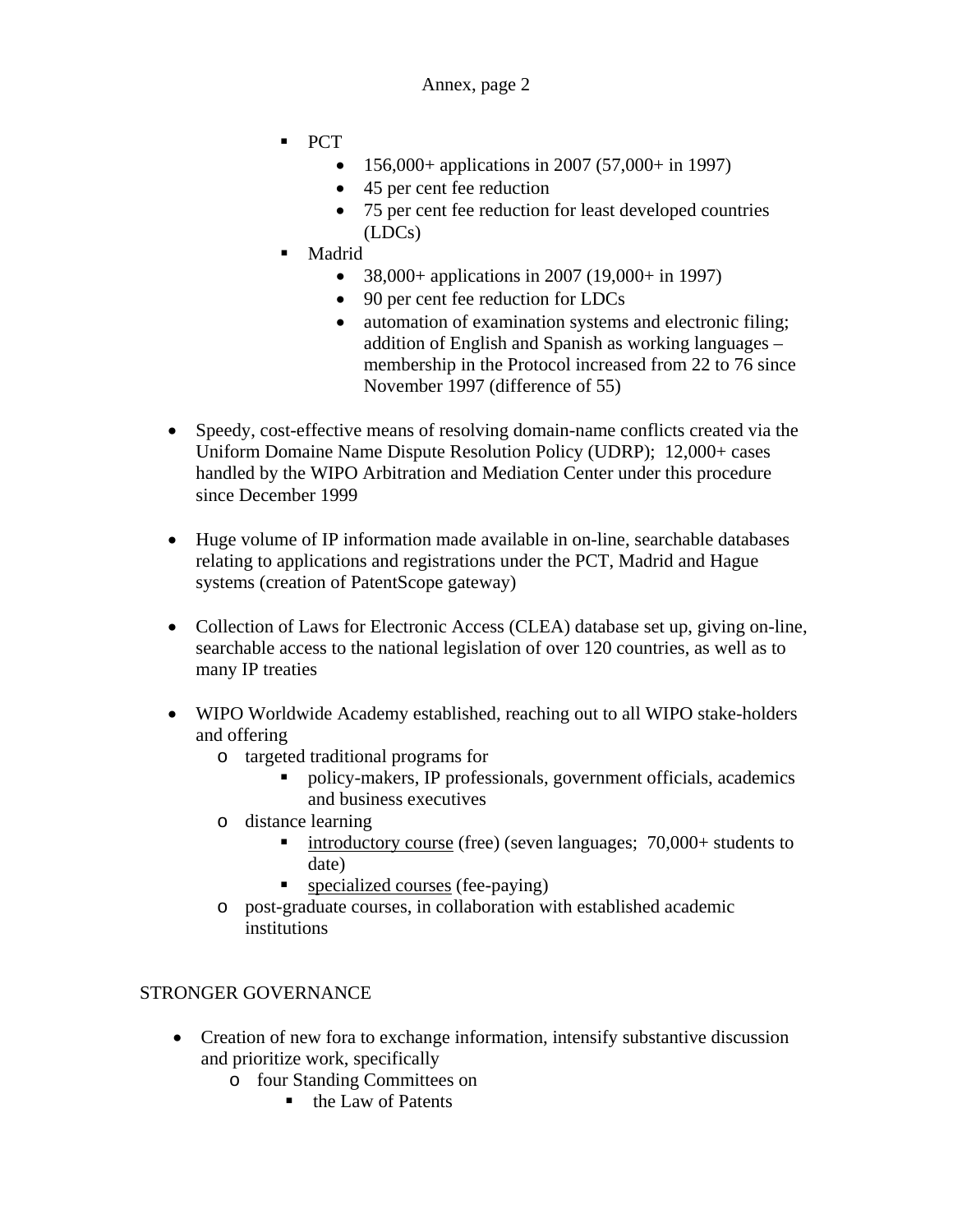### Annex, page 3

- the Law of Trademarks, Industrial Designs and Geographical Indications
- Copyright and Related Rights
- **Information Technologies**
- o Advisory Committee on Enforcement (ACE) and the Enforcement and Special Projects Division
- o Committee on Development and Intellectual Property (CDIP)
- o Intergovernmental Committee on Intellectual Property and Genetic Resources, Traditional Knowledge and Folklore (IGC)
- o development and fine-tuning of information technologies of the Organization, both internal and those related to WIPO's services to users under the PCT and Madrid systems
- o development of the WIPO Arbitration and Meditation Center and domain name dispute resolution mechanism

# INTENSIFIED DEVELOPMENT FOCUS

- Increased emphasis on bridging the development divide, including
	- o addressing specific needs of Member States, focusing on
		- customized collaboration through Nationally and Regionally Focused Action Plans (NFAPs and RFAPs), targeting
			- human resource development
			- office automation, Internet connectivity and training and capacity-building (assistance given to 75+ countries/ 100+ IP offices)
			- updating legislation
		- least developed countries; LDCs Division set up
	- o creation of Office of Strategic Use of IP for Development and initiatives launched through its divisions dedicated to creative industries,
	- o Technical Assistance Cooperation Bureaus evolution from Cooperation for Development, nationally focused action plans
	- o Broader use of Portuguese, particularly in cooperation for development activities
	- o Copyright Collective Management
		- ultimate public policy and development
		- **IP** and economic development
		- **IP** and new technologies
		- Small and medium-sized enterprises (SMEs)
	- o resources channelled to areas of particular/evolving importance, including
		- traditional knowledge (TK), traditional cultural expressions (TCEs) and life sciences
		- enforcement (Third Global Congress on Combating Counterfeiting and Piracy hosted by WIPO in 2007)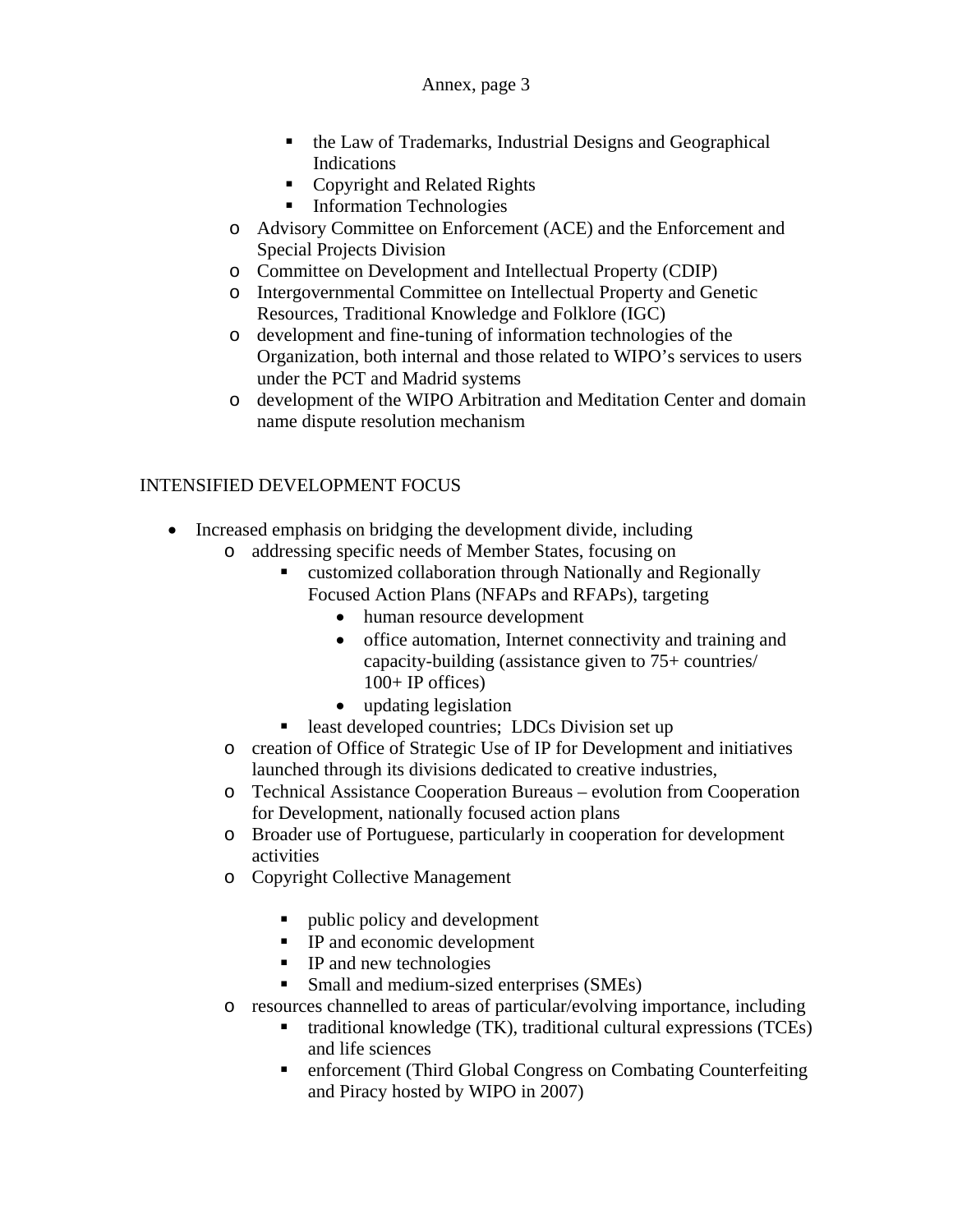### INCREASED SYNERGY

- Intensified dialogue with Member States including o consultation mechanism regarding Program and Budget
- Greater interaction on key issues with an increasingly diverse cross-section of interlocutors, including
	- o holders of TK and TCEs, e.g., nine fact-finding missions regarding their IP needs and related consultations/study; voluntary fund for participation of indigenous/local communities in the IGC
	- o civil society, e.g., various on-line fora; series of colloquia on selected patent issues
	- o intergovernmental organizations (IGOs) and non-governmental organizations (NGOs), e.g., collaboration with WTO on TRIPS obligations; increased number of observers in WIPO meetings
	- o academia, e.g., collaboration on teaching of IP; Global Network of IP Academies
- Greater visibility and awareness of WIPO and IP globally through
	- o sectors dedicated to public outreach, media relations and public affairs
	- o multilingual, prize-winning website
	- o World Intellectual Property Day (April 26)
	- o extensive range of targeted information products, including multimedia
	- o extensive program of visits and briefings
	- o Visitors' Center
	- Outreach Opening up of the Organization to the outside world: Media Relations, WIPO Visitors' Center, Internet web site, WIPO electronic bookshop, observance of World Intellectual Property Day, involvement of NGOs

## REVAMPED SECRETARIAT

- *Heightened Acountability*
	- o a strategic, results-based Program and Budget, allied to an enhanced management and oversight mechanism
	- o an annual Program Performance Report, with performance indicators
	- o an Office of the Controller; an Internal Audit and Oversight Division (with an Internal Audit Charter); and an Audit Committee
	- o a contracts review structure (with a Procurement and Contracts Division and a Contracts Review Committee)